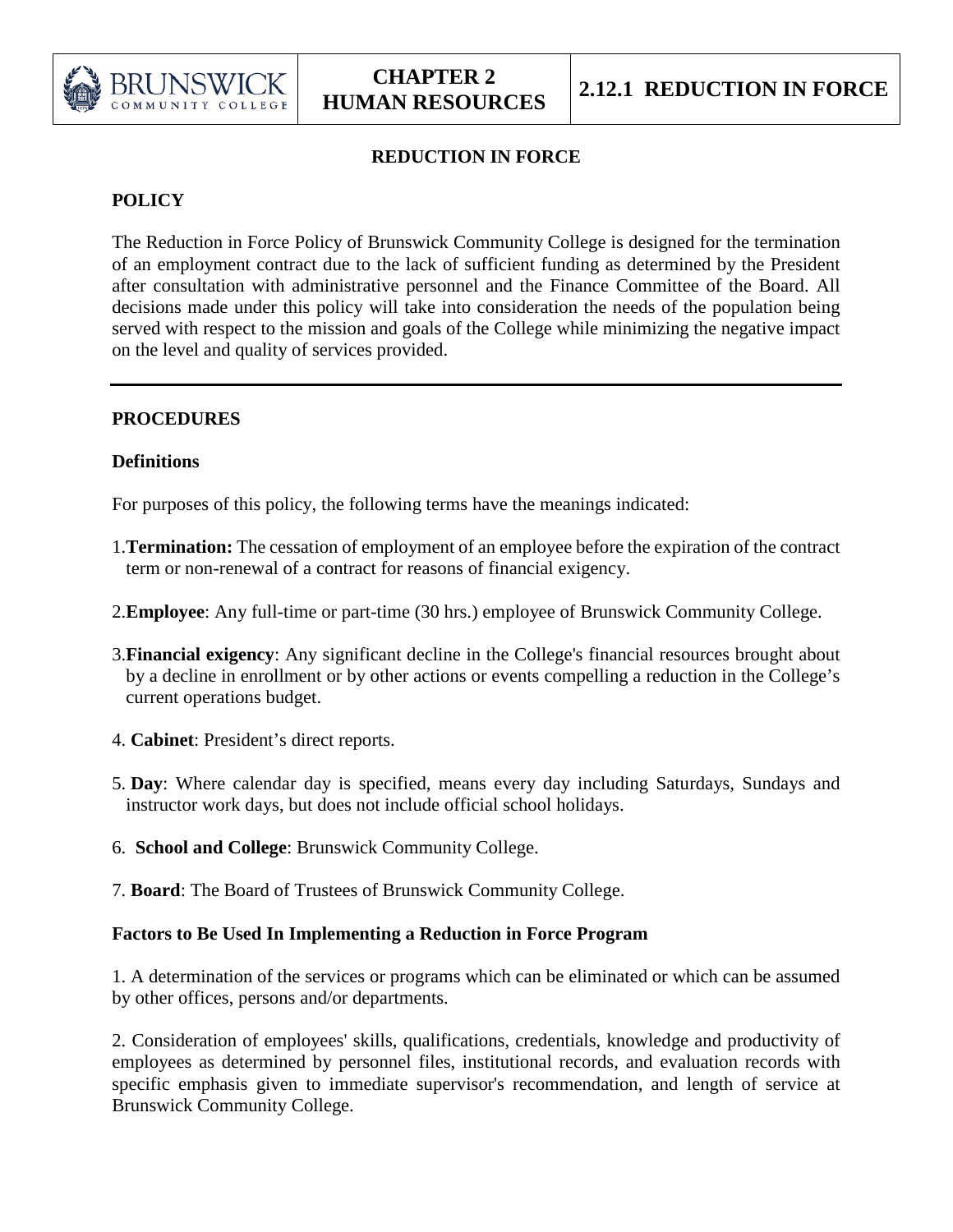

3. A comparison of qualifications of personnel including any personnel who must meet required standards of external agencies (Southern Association of Colleges and Schools, the NC State Board of Nursing, the NC State Board of Cosmetic Art, etc.)

### **Considerations in Minimizing the Negative Impact of a Reduction in Force Policy**

The Board of Trustees may utilize any of these actions, but is not limited to those listed below. These possible considerations are not listed in order of usage or preference.

1. Full-time employees assuming duties normally assigned to part-time personnel, when feasible.

2. Employees voluntarily assuming more responsibilities.

3. Vacant positions that are judged not to be critical or which can be assumed by other College personnel not being filled.

4. Implementation of temporary changes in employment such as voluntary vacations without pay, summer lay-offs and/or reduced hours rather than termination whenever possible.

5. Across-the-board voluntary percentage reduction in salary.

#### **Steps/Process**

#### **President's Preliminary Determination and Statement**

If the President decides a state of financial exigency exists or is imminent and termination of employment of one or more employees may be required, he/she shall develop a statement regarding the state of financial exigency. The statement shall be forwarded to the members of the Cabinet.

#### **Cabinet Action**

The Cabinet, in cooperation with the President, shall outline in terms as specific as circumstances permit the options readily apparent at the time, including any options that would or might involve termination of employment. Factors included earlier in this policy may be used in identifying options.

Within five (5) days of the Cabinet's decision, the President will prepare a statement for the Finance Committee of the Board of Trustees which reflects the financial exigency and identified options. Simultaneously, a summary of the statement shall be published by any reasonable means to bring it to the attention of all employees. The published statement shall reflect that the subject has been referred to the Finance Committee for consideration.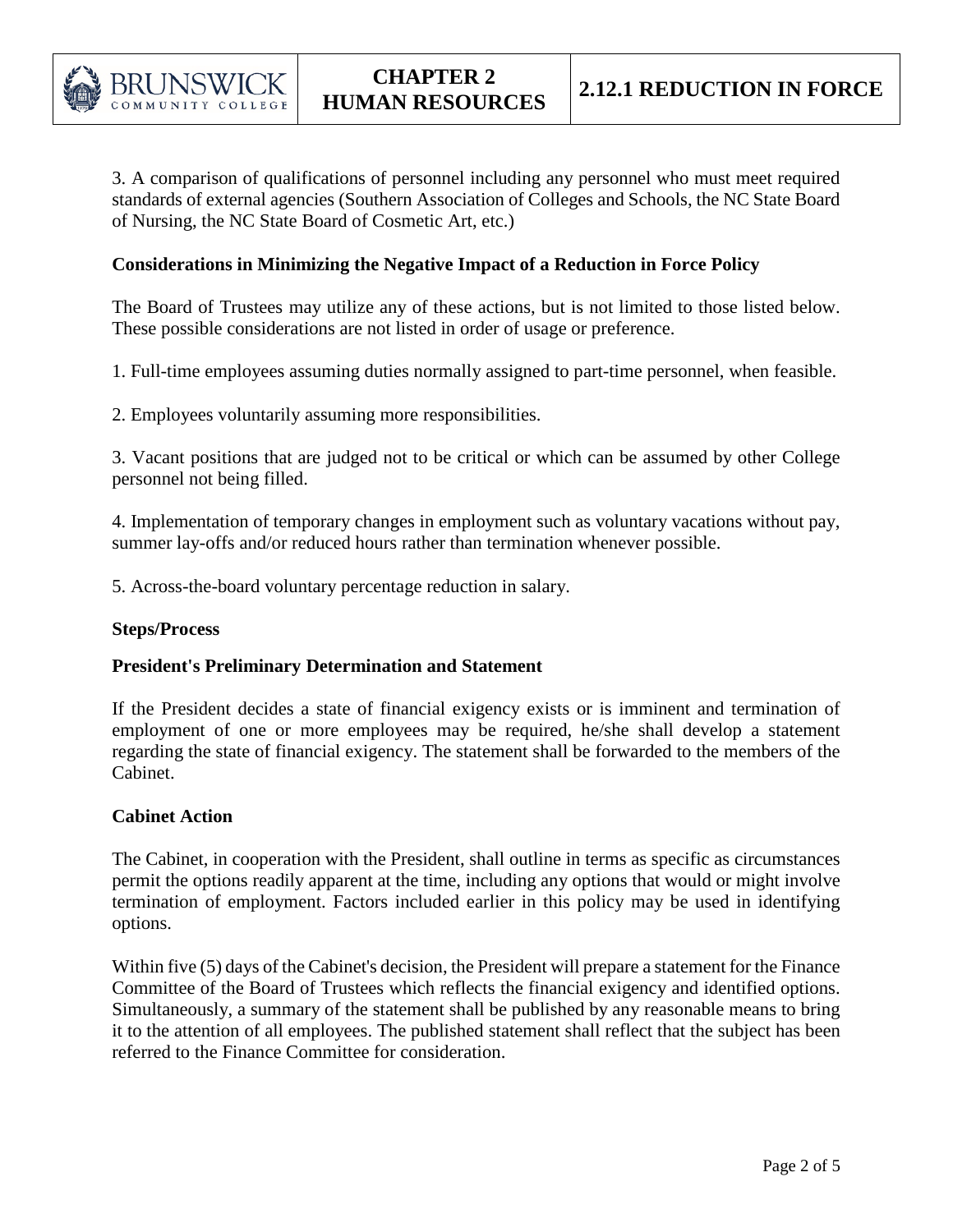

# **Finance Committee Action**

After receiving the statement from the President, the Finance Committee may obtain advice and recommendations from any College personnel it deems necessary. Within ten (10) days after it receives the President's statement and having due regard for the advice and recommendations received from both the President and other College personnel, the Finance Committee shall determine whether any option involving terminations must be acted upon. The Finance Committee will notify the President and the Chair of the Board of Trustees of their decision.

## **Notice to Individual Employees**

The President will give written notice by registered or certified mail, return receipt requested, to the employee(s) who may be terminated.

Whenever possible, the President shall make reasonable efforts, consistent with the need to maintain sound educational programs within the limit of available resources, to give not less than thirty (30) calendar days' notice before termination of employment.

### **Review of Individual Terminations**

1.Request for a Hearing

Within ten (10) days after receiving a notice of termination, an employee may request a review of the action by the Board, which may, at its discretion, refer the matter to a hearing examiner appointed by the Board. The hearing examiner will be charged with conducting hearings on a reduction in force. Hearings will be held solely to determine whether the decision to terminate was arbitrary or capricious with respect to that individual.

The request for a hearing must be in writing and addressed to the Chair of the Board of Trustees. The request for hearing must specify the grounds on which the employee feels that the decision was arbitrary or capricious and must include a short statement of facts that the employee believes supports his/her position.

The Board shall consider the request and shall grant a hearing if it determines that the request contains a bona fide contention that the decision to terminate was arbitrary or capricious and that the facts support the contention.

A denial of the request finally confirms the decision to terminate, and the Board shall so notify the employee. If the request is granted, a hearing shall be held within ten (10) days after the request is received; the employee shall be given at least five (5) days' notice of the hearing.

#### 2.Conduct of the Hearing

The hearing shall be conducted informally and in private, with only the members of the Board (or the hearing examiner appointed by the Board), the employee, the President and such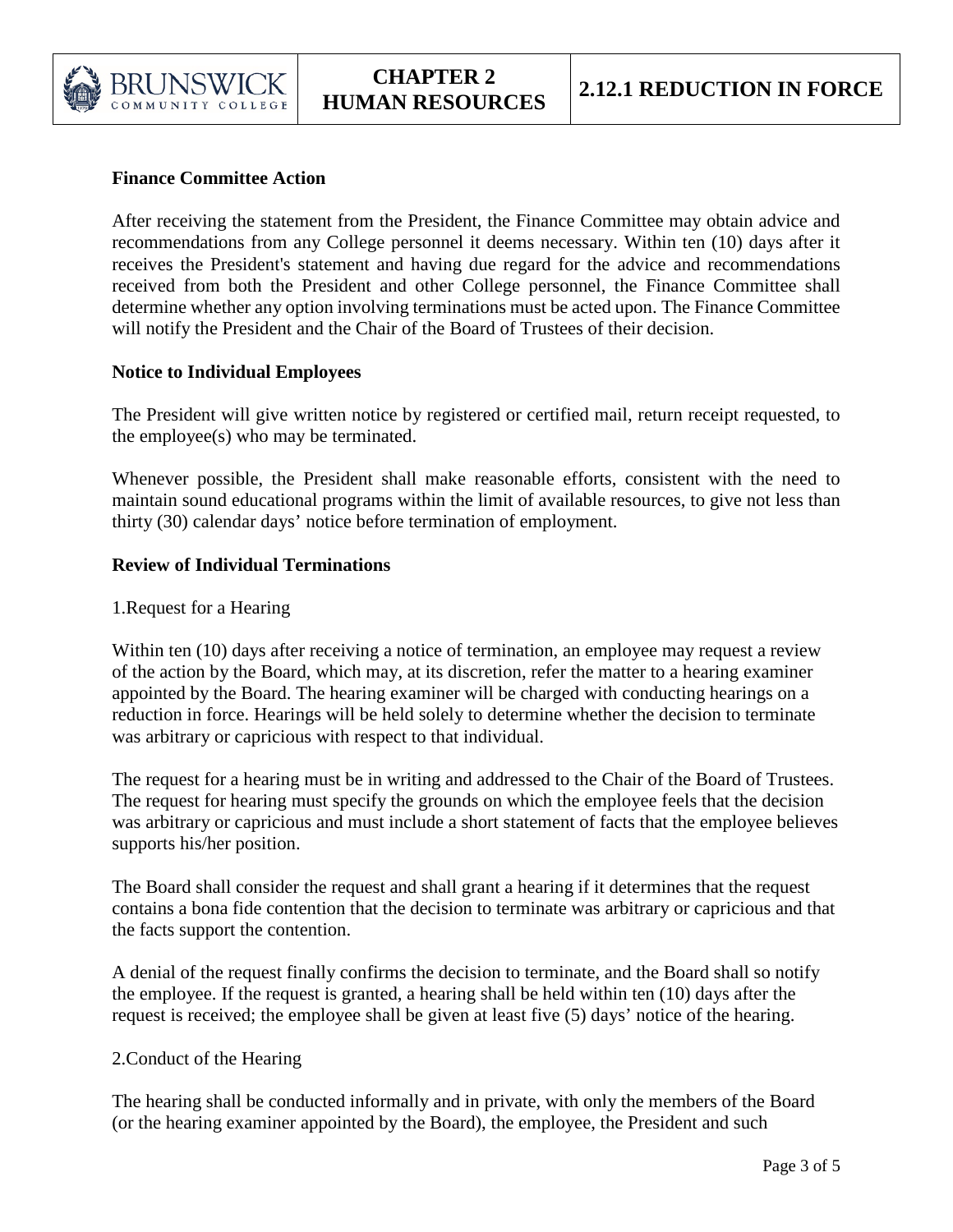

witnesses as may be called by the employee, the President or the Board. However, the employee and the President may each be accompanied by a person who may give counsel but may not participate directly in the hearing. A quorum for purposes of the hearing shall be a simple majority of the Board's membership, unless a hearing examiner shall be appointed. Any Board member having a conflict of interest shall disqualify himself/herself.

If the Board decides to appoint a hearing examiner, his/her position shall be advisory to the Board. The hearing examiner may make recommendations to the Board; however, the Board shall make the final decision on the basis of the record of evidence offered before the hearing examiner. The employee shall not have a right to a new hearing before the Board.

 The Board (or hearing examiner) shall consider only the fair and reliable evidence that is presented at the hearing. Witnesses may be questioned by Board members (or hearing examiner), the employee, and the President. Except as otherwise provided, conduct of the hearing shall be under the Chair's control.

The employee shall first present information limited to the information specified in the request for hearing and supported by such proof as he/she decides to offer. When the employee's presentation concludes, the Board (or the hearing examiner) shall meet privately to determine whether the proof establishes the contention. If the Board determines that the contention has not been established, it shall notify the parties and conclude the proceeding, which action shall finally confirm the decision to terminate. If the Board decides that rebuttal is desirable, it shall notify the parties; and the hearing shall proceed. The President may then present such testimony or documentary proofs as he desires to offer, including his own testimony.

 After the President completes his presentation, the Board (or the hearing examiner) shall consider the matter in executive session. The burden shall be on the employee to satisfy the Board (or hearing examiner) by a preponderance of the evidence that the decision to terminate was arbitrary or capricious.

#### 3.Procedure after Hearing

If the Board determines that the employee's contention has not been established, it shall so notify the employee and the President in writing. Such a determination finally confirms the decision to terminate. If the Board determines that the employee's contention has been established, it shall notify him/her and the President by a written notice which includes necessary corrective action.

 If a hearing examiner is appointed and he/she determines that the employee's contention has been established, he/she shall notify the President and the Board by a written notice including recommendations for corrective action to be taken by the Board. In all cases where a hearing examiner has been appointed, his/her decision shall only be advisory to the Board. The Board shall make the final decision on the basis of the record of evidence offered before the hearing examiner, and the employee shall not have a right to a new hearing before the Board.